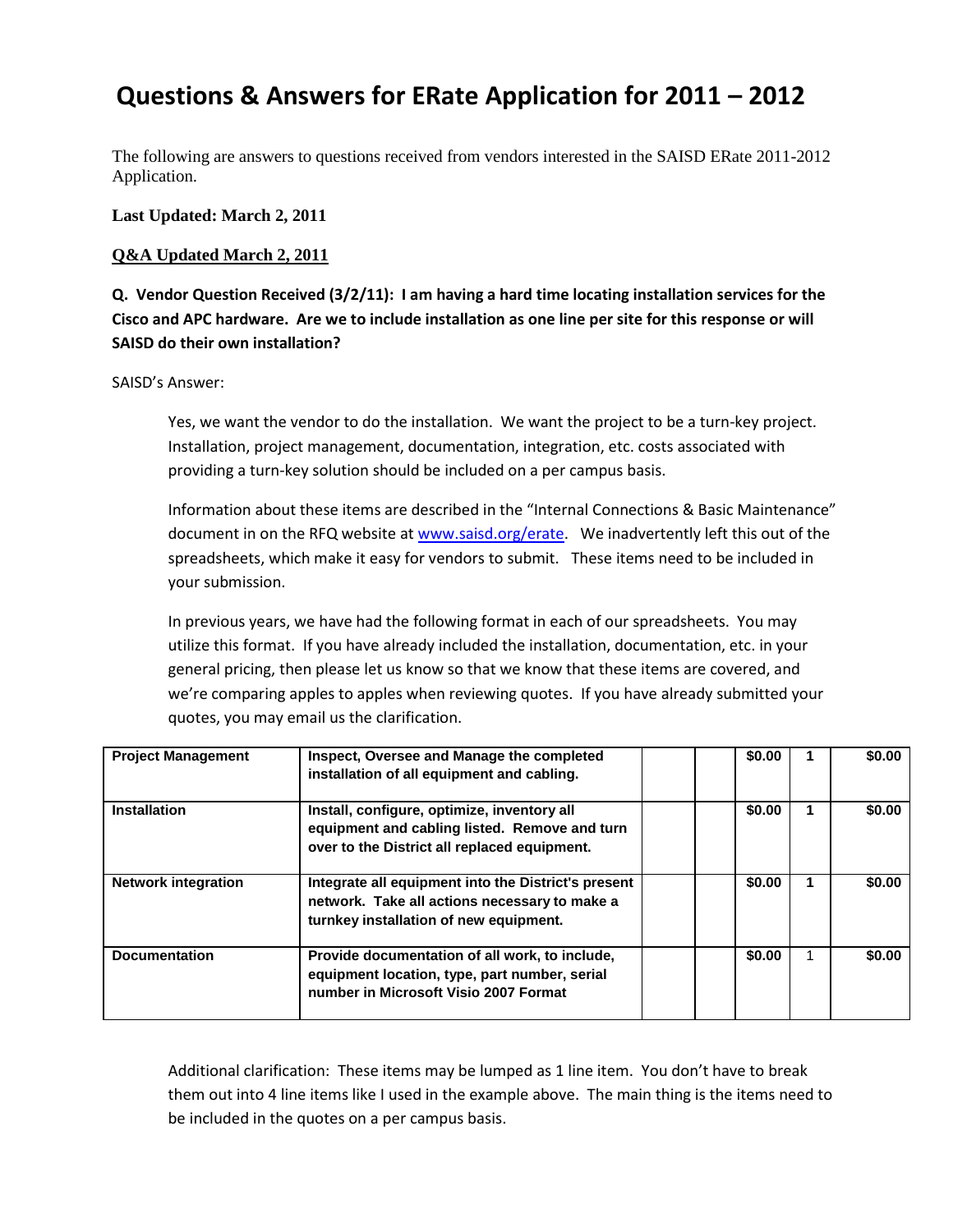### **Q&A Updated Feb 25, 2011**

### **Q. Can any vendor bid on your ERate application with any manufacturer solution?**

A. Yes.

The following is copied from Page 4 the "Internal Connections & Basic Maintenance" document posted at [www.saisd.org/erate](http://www.saisd.org/erate)

7. Note: All equipment submitted by the vendor must meet or exceed the specifications supplied in the spreadsheets on the webpage. Equipment specifications must be supplied by the vendor to substantiate that their equipment meets or exceeds specs of equipment listed on quote requests.

The following is copied from the top of each of the spreadsheets:

If you are providing quotes for equipment with a different brand and/or model number other than the items listed on the spreadsheet, you must list the substituted equipment on the corresponding line for each item. For each item substitution, you must also provide information proving that the substitution meets or exceeds the specifications of the equipment listed on the quote request.

**Q. Please provide clarification with regard to "acceptable manufacturers" for the CAT6 Cabling portion of the RFP.**

**San Angelo School District Network Wiring Specifications state that "all wiring will be a complete Commscope, Systimax, Ortronics, Panduit, Levition, Superior Essex, Hitachi, ADC or vendors of like quailty", but the pricing spreadsheet states "Category 6 Cabling-Requires Leviton Certified Manufacturer's Solution".** 

**Will the district accept Commscope, Systimax, Ortronics, Panduit, Levition, Superior Essex, Hitachi or ADC as an approved solution for the project(s)?** 

A. The answer is YES the Wiring Standards Document is correct. The spreadsheets should not be exclusive to Leviton although Leviton will certify installations made in partnership with the other vendors.

## **Q. We are interested in responding to the DSL/Cable Modem service posted on your Form 470. Will you please send a list physical addresses for the 15 locations referenced under the DSL/Cable Modem Service.**

A. The DSL/Cable Modem service may be utilized at any of the San Angelo ISD locations. Here is a list of the SAISD locations and their addresses.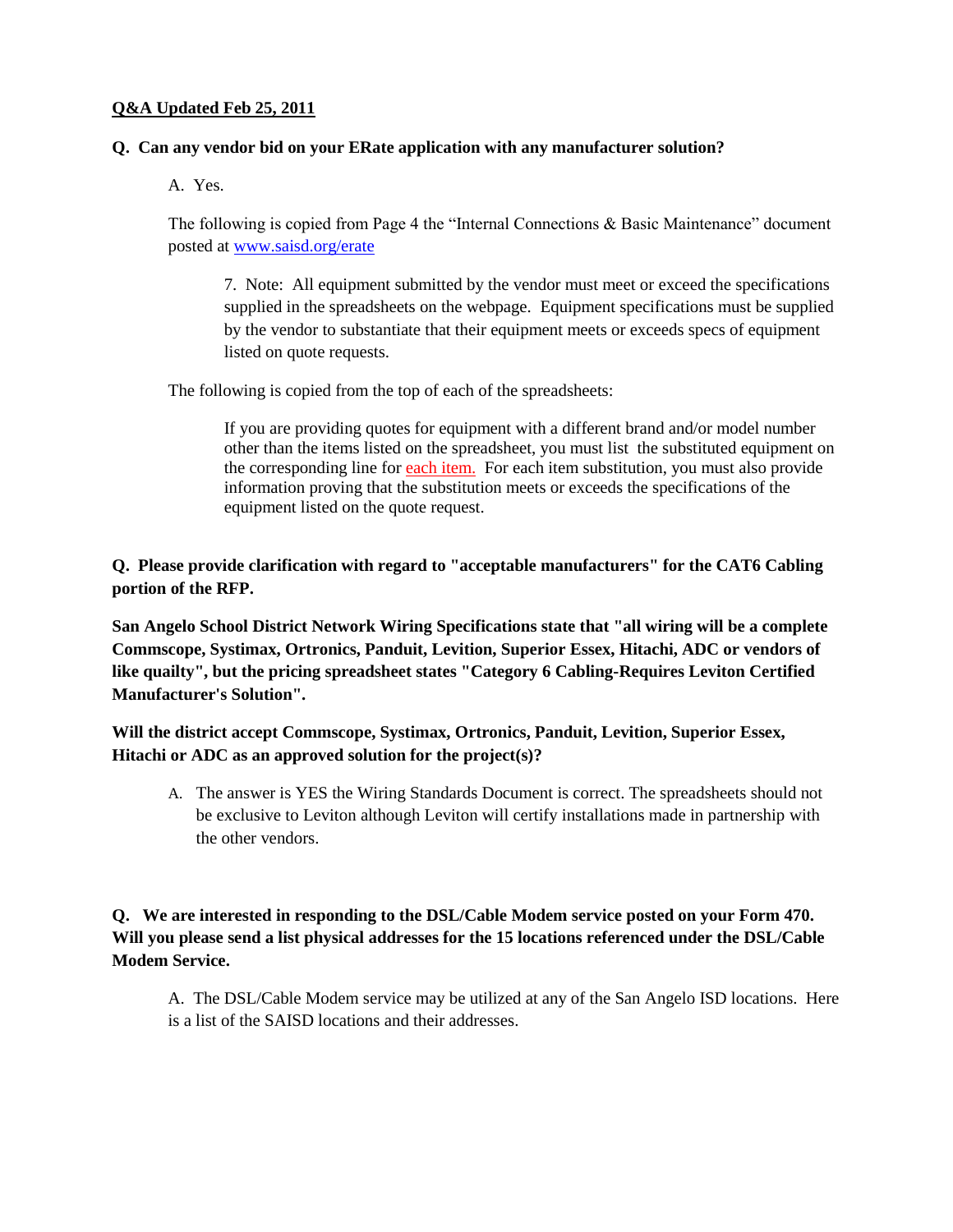| <b>Address</b>            | Location                     |
|---------------------------|------------------------------|
| 1621 University Ave.      | Administration               |
| 1700 N. Garfield St.      | Alta Loma Elementary         |
| 700 N. Van Buren St       | <b>Austin Elementary</b>     |
| 700 Stephens St           | <b>Belaire Elementary</b>    |
| 2223 N Brown St           | <b>Blackshear Head Start</b> |
| 4630 Southland            | <b>Bonham Elementary</b>     |
| 3700 Forrest Trail        | Bowie Elementary             |
| 1202 E 22nd St            | <b>Bradford Elementary</b>   |
| 300 W 8th Street          | Carver                       |
| 301 W 9th                 | Carver Learning Center       |
| 100 Cottonwood St.        | Central High School          |
| 451 Caddo St              | Central ROTC                 |
| 2104 Johnson Avenue       | Crockett Elementary          |
| 3026 Oaks Street          | Day Head Start               |
| 218 N. Oaks Street        | Edison Jr High School        |
| 1702 Wilson Street        | Fannin Elementary            |
| 310 E Washington          | Fort Concho Elementary       |
| 2201 University Ave       | Glen Jr High School          |
| 323 Penrose St            | Glenmore Elementary          |
| 3902 Goliad Street        | Goliad Elementary            |
| 1900 Ricks Drive          | Holiman Elementary           |
| 900 E 43rd St             | Lake View High School        |
| 3444 School House Rd      | Lamar Elementary             |
| 2500 Sherwood Way         | Lee Jr High School           |
| 255 E 50th                | Lincoln Jr High School       |
| 201 Millspaugh Street     | McGill Elementary            |
| 900 Spaulding Street      | Old Bobcat Stadium           |
| 4100 Bowie St             | Old Lincoln Head Start       |
| 1820 Knickerbocker Street | <b>PAYS</b>                  |
| 1600 Volney St.           | Regan Elementary             |
| 2800 Ben Ficklin Rd       | Rio Vista Head Start         |
| 305 Baker Street          | <b>SAISD Food Service</b>    |
| 4101 Crockett St          | SAISD Grounds Dept           |
| 100 Paint Rock Rd         | <b>SAISD Maintenance</b>     |